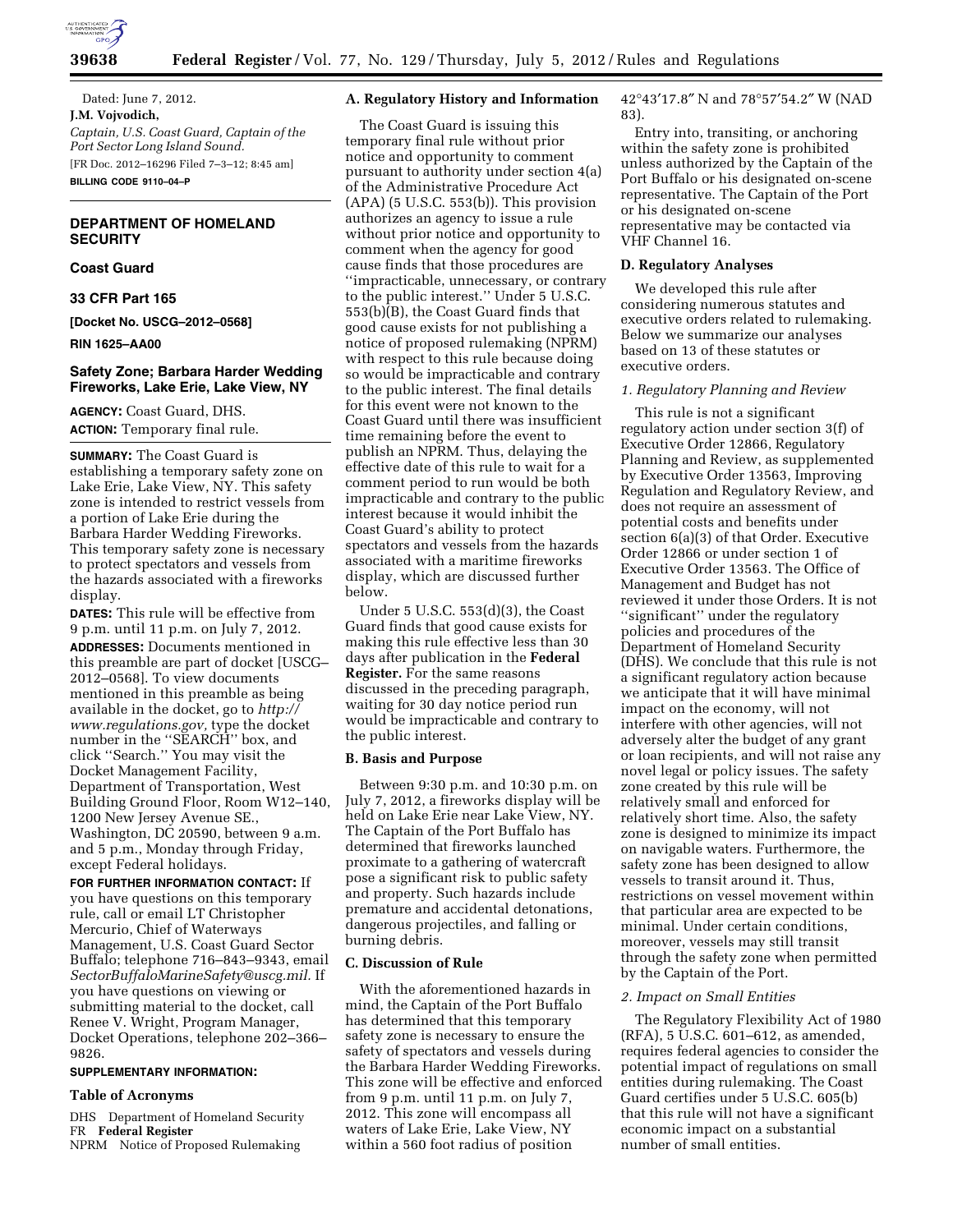This rule will affect the following entities, some of which might be small entities: The owners or operators of vessels intending to transit or anchor in a portion of the Lake Erie on the evening of July 7, 2012.

This safety zone will not have a significant economic impact on a substantial number of small entities for the following reasons: This safety zone would be activated, and thus subject to enforcement, for only two hours late in the day. Traffic may be allowed to pass through the zone with the permission of the Captain of the Port. The Captain of the Port can be reached via VHF channel 16. Before the activation of the zone, we would issue local Broadcast Notice to Mariners.

#### *3. Assistance for Small Entities*

Under section 213(a) of the Small Business Regulatory Enforcement Fairness Act of 1996 (Pub. L. 104–121), we want to assist small entities in understanding this rule. If the rule would affect your small business, organization, or governmental jurisdiction and you have questions concerning its provisions or options for compliance, please contact the person listed in the **FOR FURTHER INFORMATION CONTACT** section above.

Small businesses may send comments on the actions of Federal employees who enforce, or otherwise determine compliance with, Federal regulations to the Small Business and Agriculture Regulatory Enforcement Ombudsman and the Regional Small Business Regulatory Fairness Boards. The Ombudsman evaluates these actions annually and rates each agency's responsiveness to small business. If you wish to comment on actions by employees of the Coast Guard, call 1–888–REG–FAIR (1–888–734–3247). The Coast Guard will not retaliate against small entities that question or complain about this rule or any policy or action of the Coast Guard.

## *4. Collection of Information*

This rule will not call for a new collection of information under the Paperwork Reduction Act of 1995 (44 U.S.C. 3501–3520).

#### *5. Federalism*

A rule has implications for federalism under Executive Order 13132, Federalism, if it has a substantial direct effect on the States, on the relationship between the national government and the States, or on the distribution of power and responsibilities among the various levels of government. We have analyzed this rule under that Order and

determined that this rule does not have implications for federalism.

# *6. Unfunded Mandates Reform Act*

The Unfunded Mandates Reform Act of 1995 (2 U.S.C. 1531–1538) requires Federal agencies to assess the effects of their discretionary regulatory actions. In particular, the Act addresses actions that may result in the expenditure by a State, local, or tribal government, in the aggregate, or by the private sector of \$100,000,000 (adjusted for inflation) or more in any one year. Though this rule will not result in such an expenditure, we do discuss the effects of this rule elsewhere in this preamble.

#### *7. Taking of Private Property*

This rule will not cause a taking of private property or otherwise have taking implications under Executive Order 12630, Governmental Actions and Interference with Constitutionally Protected Property Rights.

## *8. Civil Justice Reform*

This rule meets applicable standards in sections 3(a) and 3(b)(2) of Executive Order 12988, Civil Justice Reform, to minimize litigation, eliminate ambiguity, and reduce burden.

### *9. Protection of Children*

We have analyzed this rule under Executive Order 13045, Protection of Children from Environmental Health Risks and Safety Risks. This rule is not an economically significant rule and does not create an environmental risk to health or risk to safety that may disproportionately affect children.

### *10. Indian Tribal Governments*

This rule does not have tribal implications under Executive Order 13175, Consultation and Coordination with Indian Tribal Governments, because it does not have a substantial direct effect on one or more Indian tribes, on the relationship between the Federal Government and Indian tribes, or on the distribution of power and responsibilities between the Federal Government and Indian tribes.

## *11. Energy Effects*

This action is not a ''significant energy action'' under Executive Order 13211, Actions Concerning Regulations That Significantly Affect Energy Supply, Distribution, or Use.

#### *12. Technical Standards*

This rule does not use technical standards. Therefore, we did not consider the use of voluntary consensus standards.

### *13. Environment*

We have analyzed this rule under Department of Homeland Security Management Directive 023–01 and Commandant Instruction M16475.lD, which guide the Coast Guard in complying with the National Environmental Policy Act of 1969 (NEPA)(42 U.S.C. 4321–4370f), and have determined that this action is one of a category of actions that do not individually or cumulatively have a significant effect on the human environment. This rule involves the establishment of a safety zone and, therefore it is categorically excluded from further review under paragraph 34(g) of Figure 2–1 of the Commandant Instruction. An environmental analysis checklist supporting this determination and a Categorical Exclusion Determination are available in the docket where indicated under **ADDRESSES**. We seek any comments or information that may lead to the discovery of a significant environmental impact from this rule.

## **List of Subjects in 33 CFR Part 165**

Harbors, Marine safety, Navigation (water), Reporting and recordkeeping requirements, Security measures, Waterways.

For the reasons discussed in the preamble, the Coast Guard amends 33 CFR part 165 as follows:

# **PART 165—REGULATED NAVIGATION AREAS AND LIMITED ACCESS AREAS**

■ 1. The authority citation for part 165 continues to read as follows:

**Authority:** 33 U.S.C. 1231; 46 U.S.C. Chapters 701, 3306, 3703; 50 U.S.C. 191, 195; 33 CFR 1.05–1, 6.04–1, 6.04–6, and 160.5; Public Law 107–295, 116 Stat. 2064; Department of Homeland Security Delegation No. 0170.1.

■ 2. Add § 165.T09–00568 to read as follows:

### **§ 165.T09–0568 Safety Zone; Barbara Harder Wedding Fireworks, Lake Erie, Lake View, NY.**

(a) *Location.* The safety zone will encompass all waters of Lake Erie, Lake View, NY within a 560 foot radius of position 42°43′17.8″ N and 78°57′54.2″ W (NAD 83).

*(b) Effective and Enforcement Period.*  This regulation is effective and will be enforced on July 7, 2012 from 9 p.m. until 11 p.m.

(c) *Regulations.* (1) In accordance with the general regulations in § 165.23 of this part, entry into, transiting, or anchoring within this safety zone is prohibited unless authorized by the